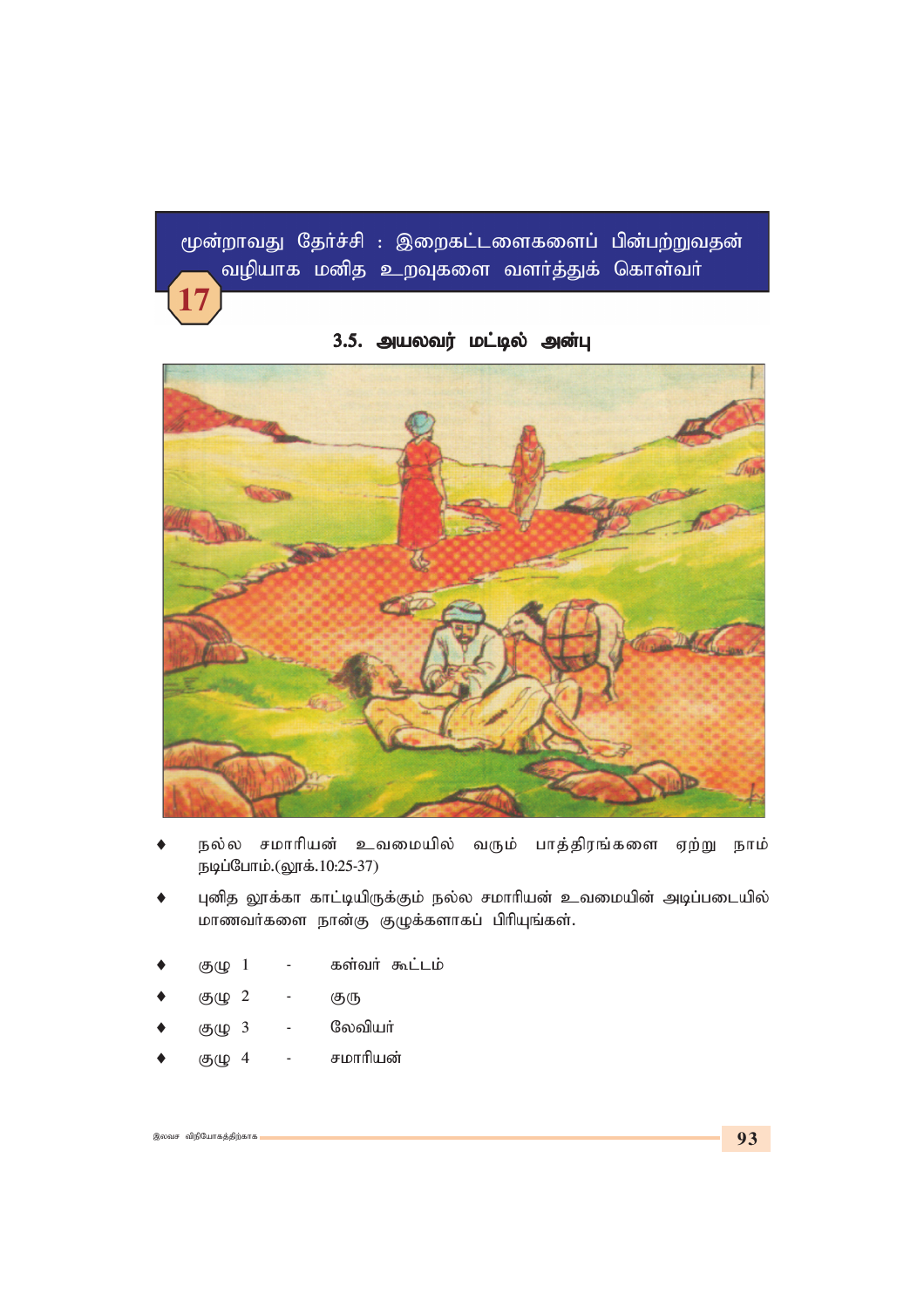இவர்களில் ஒருவராக எம்மை இணைத்துக் கொண்டு கீழ்க்காணும் விடயங்களைப்பற்றி கலந்துரையாடுங்கள்.

- 1. எனக்கு வரும் சிந்தனை என்ன?
- 2. **நான் ஏன் இப்படிச் செய்தேன்?**
- 3. இந்த சிந்தனையும் செயலும் இறைவனுக்கு உகந்ததாக இருக்கின்றதா?
- இதனை அப்பியாசக் கொப்பியில் குறிக்கவும்.
- ♦ குழுக்களின் கருத்துக்களை ஏனைய குழுக்களுடன் பகிரவும்.

என்னுடையது என்னுடையதே <u>உன்னுடையது</u> என்னுடையது

என்னுடையது என்னுடையதே உன்னுடையது உன்னுடையதே

.என்னுடையது உன்னுடையது உன்னுடையது உன்னுடையது

- மேலே குறிப்பிடப்பட்டவை எக்குழுவினருக்குப் பொருந்தும்?
- இறைவனுக்கு உகந்த வகையில் செயற்பட்டவர் யார்?

பின்வரும் சந்தர்ப்பங்களில் நல்ல சமாரியனாகச் செயல்படக்கூடிய முறையை எழுதுக,

*tPl;by; .............................................................................................................. tFg;gpy; .......................................................................................................... ghlrhiyapy; ................................................................................................. NgUe;jpy; ......................................................................................................... tPjpapy; ............................................................................................................ tpisahl;L ikjhdj;jpy; ............................................................................ gq;fpy; .............................................................................................................*

இறை வாழ்வு, அனைத்திற்கும் மேலாக இறைவனையும் தன்னைப்போல் அயலானையும் அன்பு செய்வதில் அடங்குகிறது. இந்த அன்பின் ஆற்றலை எந்தவொரு வல்லமையாலும் தடுத்து நிறுத்த முடியாது உண்மையான இறை பிள்ளைக்குள் இவ்வன்பு ஊற்றெடுக்கும்.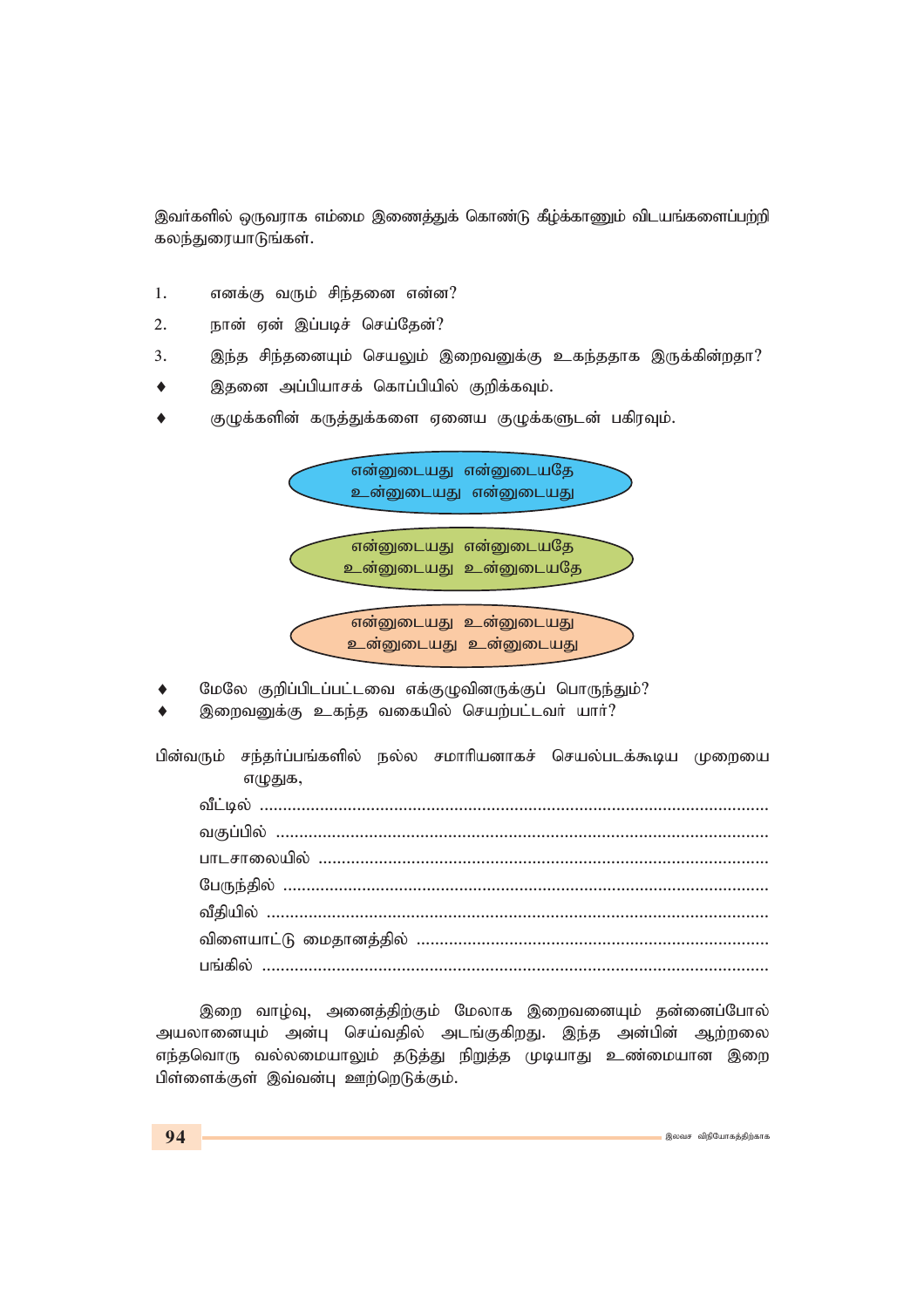இறைவன் தமது அளவற்ற அன்பை எமக்கு வெளிப்படுத்தியுள்ளார்.

தம் ஒரே மகன் மீது நம்பிக்கை கொள்ளும் எவரும் அழியாமல் நிலைவாழ்வு பெறும் பொருட்டு அந்த மகனையே அளிக்கும் அளவுக்குக் கடவுள் உலகின்மேல் அன்பு கூர்ந்தார். உலகிற்குத் தண்டனைத் தீா்ப்பளிக்க அல்ல, தம் மகன் வழியாக அதை மீட்கவே கடவுள் அவரை உலகிற்கு அனுப்பினார். அவர்மீது நம்பிக்கை கொள்வோர் தண்டனைத் தீர்ப்புக்கு ஆளாவதில்லை: ஆனால் நம்பிக்கை கொள்ளாதோர் ஏற்கெனவே தீர்ப்புப் பெற்றுவிட்டனர். ஏனெனில் அவர்கள் கடவுளின் ஒரே மகனிடம் நம்பிக்கை கொள்ளவில்லை.

போவான் 3:16-18

 $\overline{\mathcal{C}}$ 

### செயற்பாடு:-

- இறைவன் உலகை எவ்வாறு அன்பு செய்தார்?
- இயேசு எதற்காக இவ்வுலகிற்கு வந்தார்?
- நிலை வாழ்வை உரிமையாக்கிக் கொள்ள நீா் என்ன செய்ய வேண்டும்?

சகோதர சகோதரிகளே, உங்களுள் ஒருவர் மற்றவரைப் பழித்துரைக்க வேண்டாம். தம் சகோதரர் சகோதரிகளைப் பழித்துரைப்போர் அல்லது அவர்களுக்குத் தீர்ப்பு அளிப்போர் திருச்சட்டத்தைப் பழித்துரைக்கின்றனர்: அச்சட்டத்துக்கு எதிராகத் தீா்ப்பு அளிக்கின்றனா். சட்டத்துக்கு எதிராக நீங்கள் தீா்ப்பு அளிக்கும்போது நீங்கள் அதைக் கடைப்பிடிப்பவராக அல்ல, மாறாக அதற்கு எதிராகத் தீா்ப்பு அளிக்கும் நடுவா்களாக ஆகிவருகிறீா்கள். திருச்சட்டத்தைக் கொடுத்தவரும் தீா்ப்பு அளிப்பவரும் ஒருவரே. அவரே மீட்கவும் அழிக்கவும் வல்லவர். அவ்வாறிருக்க உங்களை அடுத்திருப்பவருக்குத் தீர்ப்பளிக்க நீங்கள் யார்? யாக்கோபு 4:11-12

இறைவனை அன்பு செய்யவேண்டும் இறைவனை அன்பு செய்தல் என்பது எமது அயலானை ஏற்றுக்கொள்வதாகும். அயலவரின் குறை நிறைகளுடன் அவர்களை மதித்து ஏற்று வாழப் பழக வேண்டும்.

टि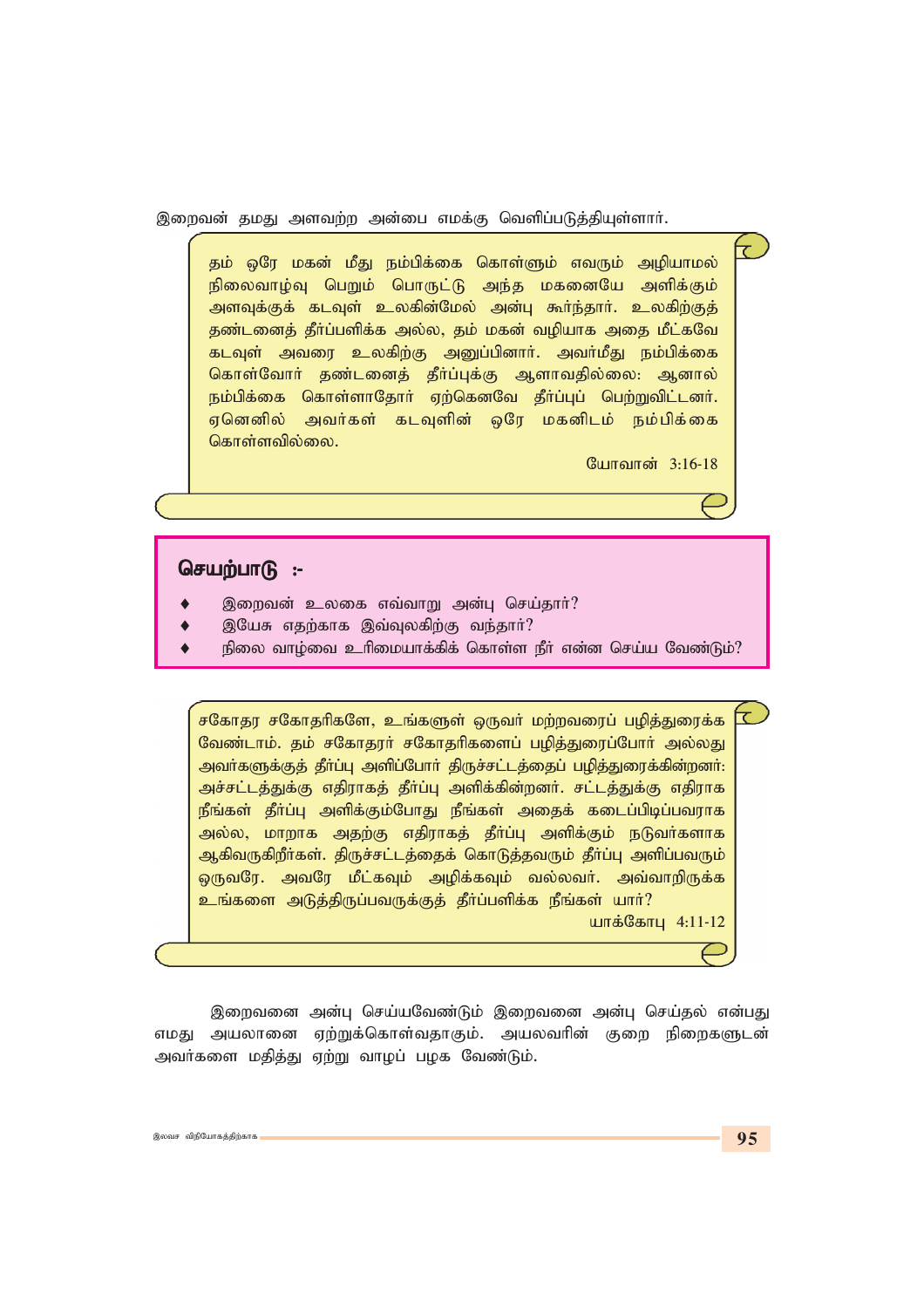### அன்பு

- தியாகம் நிறைந்<u>தத</u>ு
- கைமாறு எதிர்பாராதது
- அர்ப்பணிப்புள்ளது
- ஒதுக்கப்பட்டவரை வரவேற்கும்
- இன, மத, சாதி, நிற வேறுபாடின்றி ஏற்றுக்கொள்ளும்
- பகைவரை மன்னிக்கும்
- மனிதப் பண்புகளை மதிக்கும்
- மற்றவரைப் பழித்துரைக்காது

நல்ல சமாரியனைப் போல எம்மிடமுள்ளவற்றை அடுத்தவருக்கு வழங்கி அவர்களது இன்பத்திலும் து**மைத்திலும் பங்குகொள்ள வேண்டும்.** 



என்ற பகிர்ந்து வாழும் மன நிலையுடன் பொதுப் பொருளாகக் கொள்ளும் அன்பிய வாழ்வுக்கு எம்மைத் தயாராக்குவோம்.

## *rpe;jpg;Nghk; rpe;jpg;Nghk;rpe;jpg;Nghk;*

#### **உண்மையான அயலவராக நான் மாற**

- தாழ்ச்சியைக் கடைப்பிடிக்க வேண்டும்.
- இரக்கம் காட்டவேண்டும்.
- எமது கௌரவத்தை விட்டுக்கொடுக்க வேண்டும்.
- எமது ஆற்றல், சொத்துக்களைப் பயன்படுத்த வேண்டும்.
- அயலவர்களுக்குப் புதுவாழ்வு கொடுக்க வேண்டும்.
- பொருளை மட்டுமல்ல மற்றவரின் இன்ப துன்பங்களில் பங்கெடுத்து அயலவரின் துயா் துடைக்கும் கருவிகளாக எம்மை மாற்றுவோம்.
- ♦ எமக்குத் தரப்பட்டிருக்கும் ஆவியின் வரங்களைக் கொண்டு அயலவா்களை *kfpo;tpg;Nghk;.*